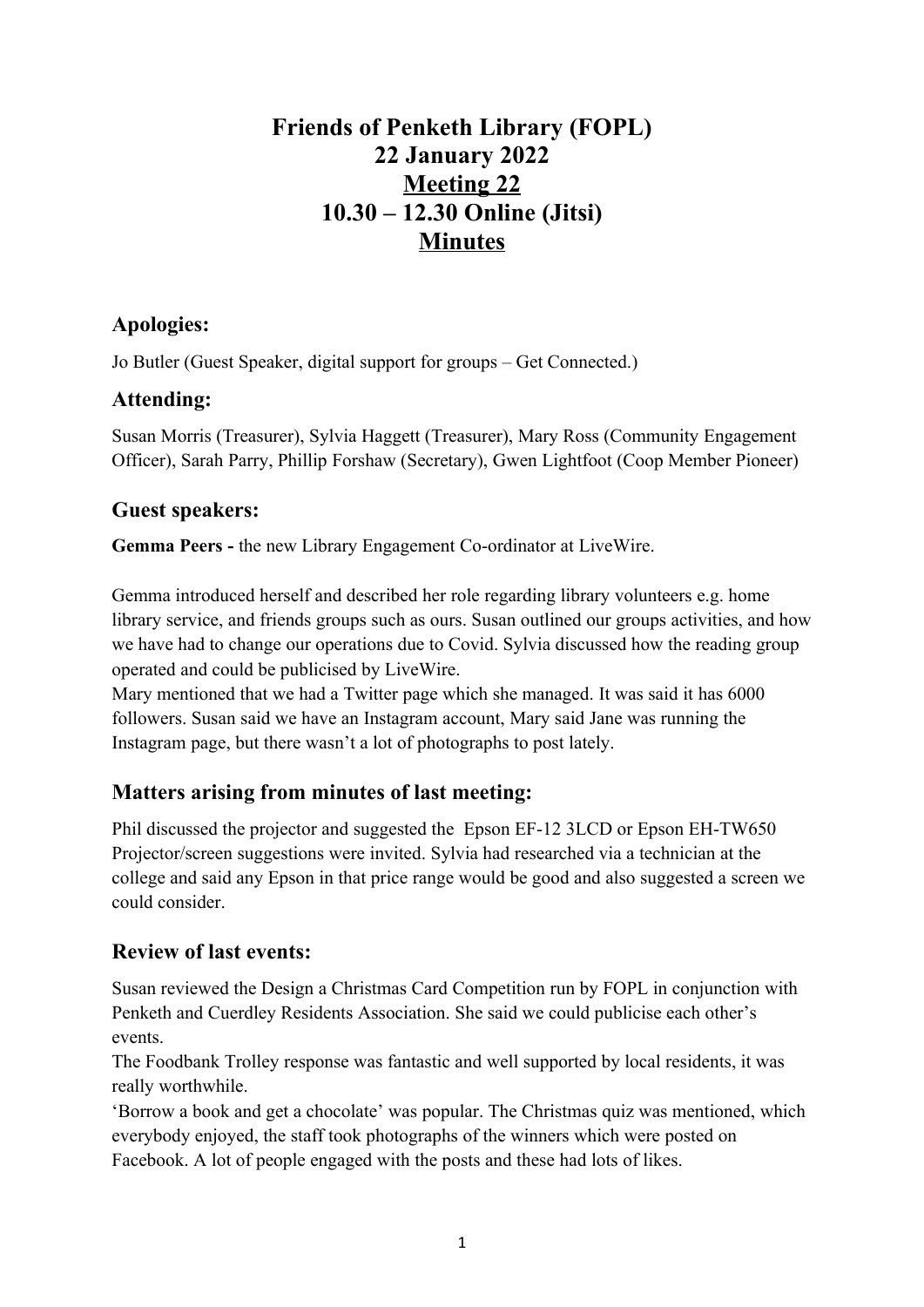## **Financial report:**

Sylvia: We spent 165.09 on these events with a balance of £4290.00 suggest a reserve of say  $£800$  to pay for the projector and screen, with about £3500 to spend when things pick up. plus £63 from easyfundraising in the pipeline. Susan said it's thanks to the Coop, which should fund crafts for years. Gwen said she had small budget she can tap into, also the store has money that can be accessed. Susan said easyfundraising only had a few people had signed up, but schools do well as they have a loyalty base. Tesco only counts initial items in your order, and Sainsbury's also do this. It is still worth doing. Gwen uses it for homestart. Adblockers may block donations, as do some browsers. Mary raised 5p, but reports some snags.

## **Library News:**

Phil has had an email with Matt Parker to say that he is arranging a meeting with staff to inform them about the library refurbishment. Sylvia mentioned a Guardian article stating that LW is on the at-risk register. Sylvia quoted from the article.

#### **Future events and sessions:**

It's Harry Potter Book Night soon, there is a competition, the prize, bought by Gwen, a beautiful illustrated copy of Harry Potter and the Philosopher's Stone. Jane will be doing some craft packs for Harry Potter Book Night. Susan has put together some craft packs to celebrate Chinese New Year. Ideas were invited for remote activities. Accessing the Library was discussed regarding Covid risk. A Lego half-term session was suggested with Sylvia and Mary. Phil noted that the library are starting to encourage people in, so we could look to follow their example. A Family History Helpdesk was suggested, say once a month. Sarah is available at half-term. She teaches English to Chinese children, so could help with a translation of the New Year poster for the library.

Mary suggested a Whatsapp group to keep in touch. Mary volunteered to set this up. Gwen mentioned Fairtrade Fortnight and how the Coop could help, Mary to look at this. Phil mentioned Karen's suggestion we promote history walks e.g. the library has two, Mary has a walk, also. The friends of friends meeting will be held soon, one person per group, Phil volunteered to represent FOPL.

Mary: The Platinum Jubilee history project we could ask people for their memories and photographs of the last 70 years. These could be displayed, and later put in a folder for later reference. Peter, of the History Group, would like to give us their resources, we could have items e.g. Penketh photographs, maps etc. for an exhibition in the library. It was discussed to have Philip Jeffs to do a map talk, perhaps on Saturday afternoon after the library closes. Susan suggested getting children to write about their lives now. Sarah said perhaps we could have a template. Mary said her history walks were about the Tannery and Schools, we could print some off or email them. Also Penketh House. An oral history has been done previously, but could be this could be repeated. Susan said to do this when Covid is at a low level. Sarah mentioned the empathy museum, doing projects e.g. 'walking in my shoes'. Some ideas could be used for community recordings. Mary to email Donna with our proposals e.g. the